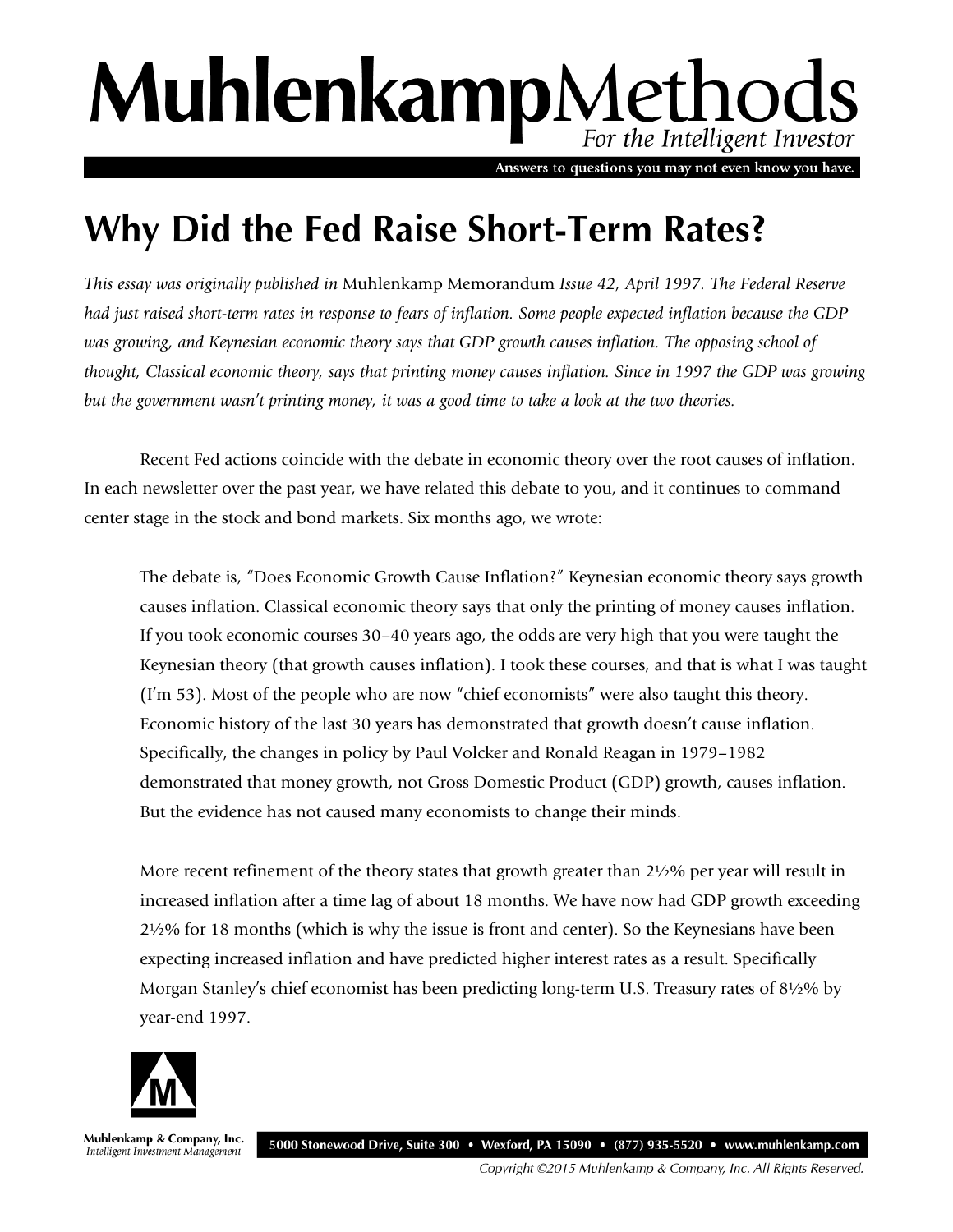Conversely, at Donaldson, Lufkin and Jenrette (DLJ), their chief economist is predicting long-term Treasury rates of 4½% by year-end 1997 (based partly on a belief that growth doesn't cause inflation and partly on his forecast of a recession in 1997). Folks, that is a huge difference! If rates go to 8½%, a 6% 30-year Treasury which was priced at \$1,000 on 12/31/95 would be priced at \$740 at year-end 1997. If rates go to 4½%, the same 30-year Treasury would be priced at \$1,230. Similarly, the S&P 500, which was priced at 620 on 12/31/95, would be likely to sink to 550 or soar to 850 by year-end 1997. So the outcome is far more than academic.

An interesting sidebar is that these predictions were both made in early 1996 with a horizon of nearly two years. Two years is a short time in economics but a long time in the stock and bond markets. Two years is ample time for the markets to swing one way based on hope or fear, and then to swing the other way based on reality.

During the first half of 1996, the yield on long-term Treasuries rose from 6% to 7¼%. The price fell from \$1,000 to \$850. We believe this move was based on a fear of inflation in concert with the Keynesian theory. Evidence for this includes a 2% drop in bond prices and stock prices on July 5 when the government reported GDP growth for the second quarter of 4.6%.

Through the first nine months of 1996, the reported economic numbers have been mixed enough that neither economist saw a need to change his forecast—until now. The first change occurred on October 4, when in response to lower employment numbers (and an up-tick in the unemployment rate), the economist at Morgan Stanley shifted his GDP growth prediction to 2% in the third quarter and 4% in the fourth quarter (from 3% in each quarter) and lowered his interest-rate ranges for 1996 from 8%+ to 7¼%+. That day, the bond market jumped over 1% and the stock market rose 1%. The numbers for the remaining months of 1996 will be key to determining which theory is accepted. We believe the Classical theory (growth does not cause inflation) will be affirmed once again, that interest rates will decline, and that the stock market will do well with a focus on individual stocks. Stay tuned.



Muhlenkamp & Company, Inc. 5000 Stonewood Drive, Suite 300 • Wexford, PA 15090 • (877) 935-5520 • www.muhlenkamp.com Intelligent Investment Management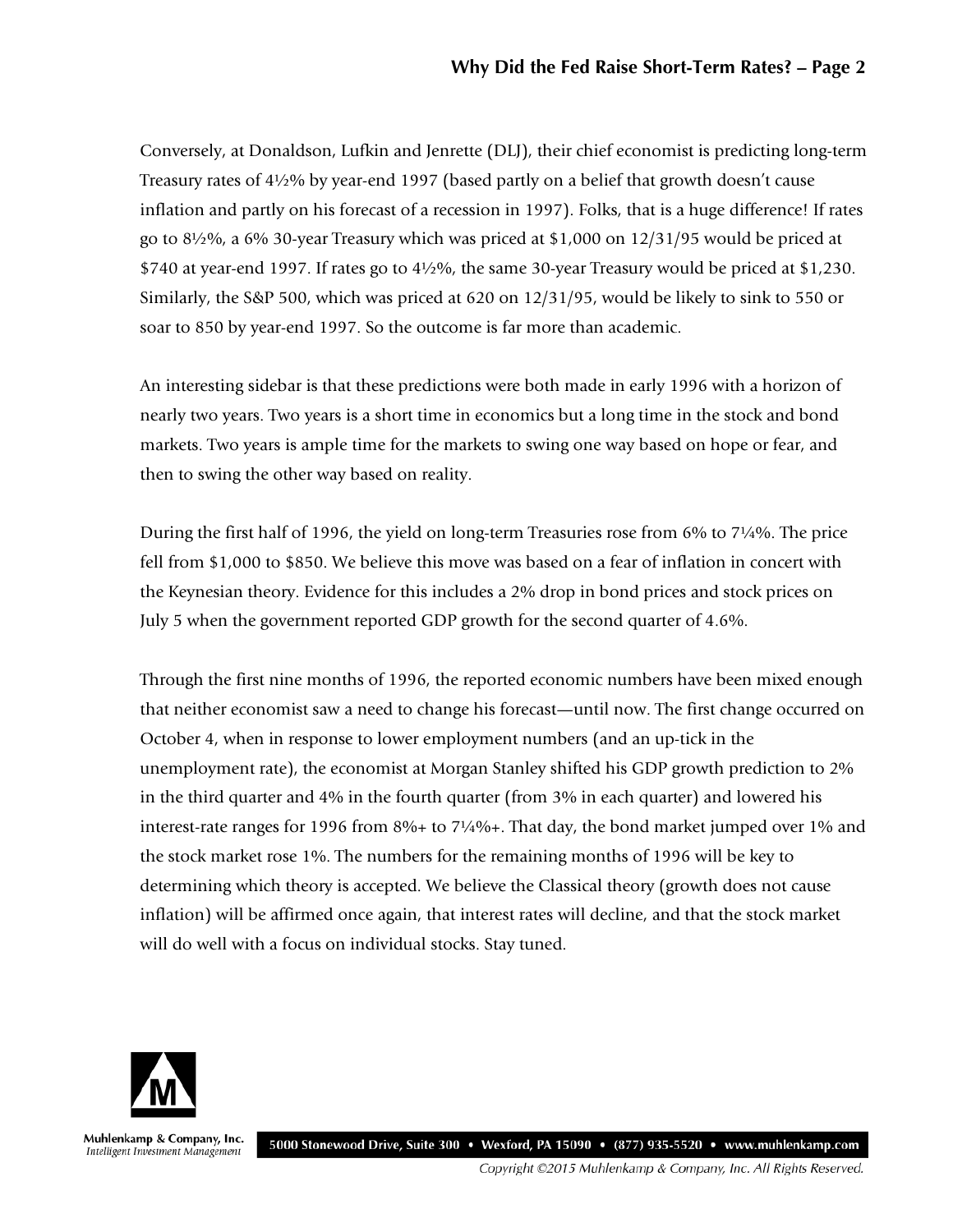Since we wrote the preceding in October 1996, GDP growth has been greater than forecast, with the fourth quarter up nearly 4%, but without an increase in reported inflation. Nevertheless, the strong GDP numbers renewed the fears of inflation, resulting in renewed pressure on the Federal Reserve to raise short-term interest rates. The Fed raised rates by  $\frac{1}{4\%}$  on March 25, 1997. The Fed labeled the move "preemptive."

The strong fourth quarter also resulted in DLJ's economist extending his projections out three to six months, but he did not change his conclusion. Morgan Stanley's economist has also extended his prediction. So now both economists have extended their time periods, but neither has changed their (diametrically opposed) forecasts. The strength in GDP and the fears of increased inflation have also moved the rates on long-term Treasuries to a range of 7.10%–7.15%, up from less than 7% at year-end, but still below the 7¼% reached (three times) in 1996.

Normally we don't worry much about a difference in interest rates of 1/4% to 1/2%, and frankly we don't think current changes of this magnitude will have much effect on the economy. But in the current environment of well-balanced growth and fair stock prices, many market participants have focused on Fed actions and long-term interest rates as bellwethers for the next short-term move in the markets. In short, today the perceived signal may be more important than the reality.

Since WWII, each recession in the U.S. economy has been preceded by an increase from the Fed in short-term interest rates (although not all increases have been followed by recession), and each major decline in stock prices has also been preceded by an increase from the Fed in short-term interest rates. We believe we must respect this history and the Keynesian theories (and the amount of money responding to the theory) until we see further evidence (and they see evidence) that inflation is not increasing.

Two things that we are watching closely are long-term interest rates and the public's purchase of housing. Long-term interest rates directly reflect the fears of inflation. The reason the Fed raised shortterm rates is to quell inflation and inflation fears, which should ultimately drive long-term rates down. When the Fed raised rates in March by 1/4%, rates on long-term bonds, which are determined in an open market, went up by roughly 1/8%.

The people who buy houses make their decisions partly based on the mortgage interest rates, which usually move parallel to other long-term interest rates. Since 1990, our observation has been that when mortgage rates exceed 8% (as they have just done), the public reduces its home purchases. Should it do so once again, long-term rates won't go much higher.



Muhlenkamp & Company, Inc. 5000 Stonewood Drive, Suite 300 • Wexford, PA 15090 • (877) 935-5520 • www.muhlenkamp.com Intelligent Investment Management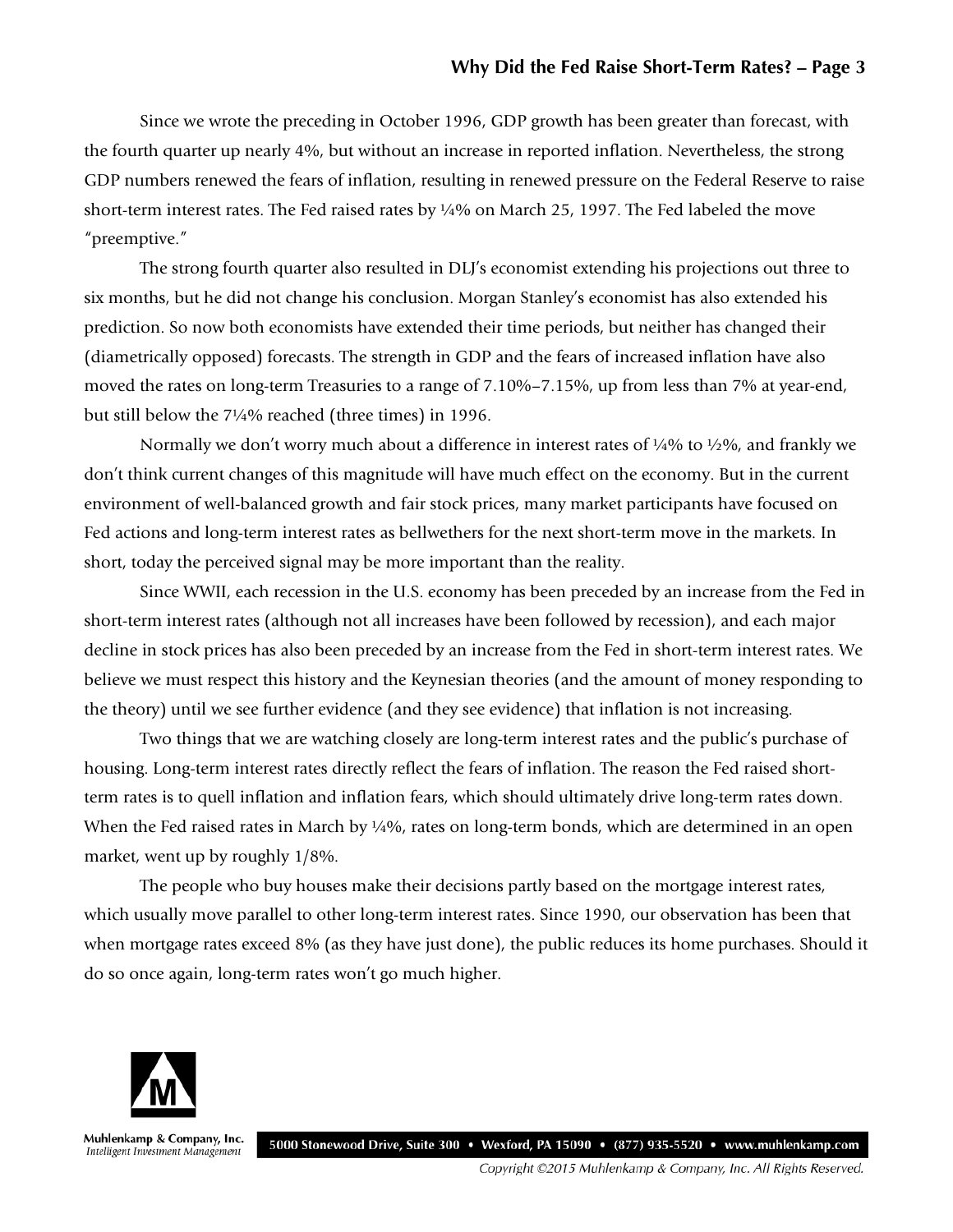Meantime, we continue our normal course of identifying companies we would like to own, setting prices at which we like to buy their stocks, and investing some of our cash when those prices are met.

## **2005 Update**

The top plot in Figure 6.23 illustrates the growth rates of Gross Domestic Product (GDP) and the Consumer Price Index (CPI)—inflation; in the bottom plot we've added interest rates on 3-month Treasury bills (short-term rates), 20-year Treasury bonds (long-term rates), and 30-year mortgages. As you can see, the argument in 1996–97 was merely a preamble to 1999–2000.

In 1997, despite GDP growth consistently above 3%, inflation did not pick up, but fell (contrary to Keynesian theory). This drop in inflation allowed long-term rates to fall to 5½% by the end of 1998 (although not to the 4½% predicted by the DLJ economist). Mortgage rates fell in concert with long-term Treasury rates.

In 1999, inflation did rise, causing increases in long-term rates and mortgage rates. In response to the rise in inflation, the Fed raised short-term rates through 1999 and early 2000. Then, as GDP growth declined, long-term interest rates rolled over and headed back down, while short-term rates and inflation continued to rise. Let me explain why. In 1999, Alan Greenspan, the Fed chairman, all but said that he'd take a recession rather than allow inflation to increase. So, once the markets concluded that the up-tick in inflation was not a cause for alarm (the Fed was not going to let inflation get out of hand), long-term rates (which are determined in the marketplace) headed down, while short-term rates (which are heavily influenced by the Fed) were still rising. Mortgage rates followed long-term rates, although they lagged a bit at the time.

It has been eight years since this essay was written, and inflation—after an up-tick in 1999—has stayed in the 2%–3% range. The Fed did what it said it would do: it has controlled inflation. Long-term interest rates have, in fact, dropped to the 4½% levels predicted by the DLJ economist.

So what do we learn from this? First, Classical theory (which says that excess money supply is the cause of inflation) has been a better guide to understanding inflation and interest rates than Keynesian theory. Second, on a monthly basis, the economic data that investors see move around a lot, giving ample opportunity for short-term swings in the bond and stock markets. So, unless the investor has a long-term perspective and conviction in which economic theory to follow, it's easy to get whipsawed in the markets. Third, hindsight can be deceptive. We need to remember that investing is a real-time pursuit, and that the investor does not have the luxury of hindsight when making investment decisions. With hindsight, we



Muhlenkamp & Company, Inc. Intelligent Investment Management

5000 Stonewood Drive, Suite 300 • Wexford, PA 15090 • (877) 935-5520 • www.muhlenkamp.com